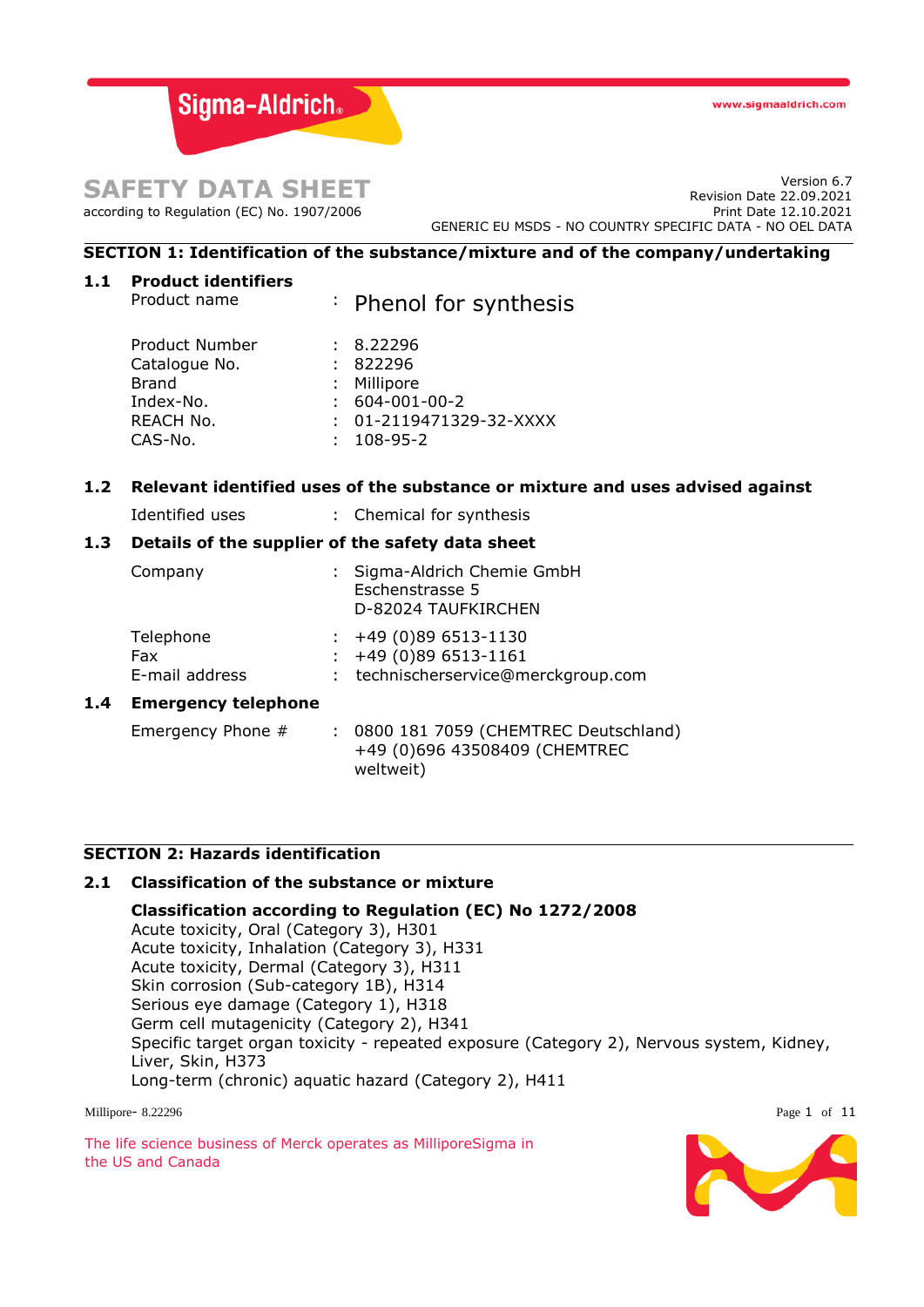For the full text of the H-Statements mentioned in this Section, see Section 16.

### **2.2 Label elements**

| Pictogram                                                         | Labelling according Regulation (EC) No 1272/2008                                                                                                                                                                                                            |
|-------------------------------------------------------------------|-------------------------------------------------------------------------------------------------------------------------------------------------------------------------------------------------------------------------------------------------------------|
| Signal word                                                       | Danger                                                                                                                                                                                                                                                      |
| Hazard statement(s)<br>H301 + H311 + H331<br>H314<br>H341<br>H373 | Toxic if swallowed, in contact with skin or if inhaled.<br>Causes severe skin burns and eye damage.<br>Suspected of causing genetic defects.<br>May cause damage to organs (Nervous system, Kidney, Liver,<br>Skin) through prolonged or repeated exposure. |
| H411                                                              | Toxic to aquatic life with long lasting effects.                                                                                                                                                                                                            |
| Precautionary statement(s)<br>P260<br>P273<br>P280                | Do not breathe dust/ fume/ gas/ mist/ vapors/ spray.<br>Avoid release to the environment.<br>Wear protective gloves/ protective clothing/ eye protection/ face<br>protection/ hearing protection.                                                           |
| $P303 + P361 + P353$                                              | IF ON SKIN (or hair): Take off immediately all contaminated<br>clothing. Rinse skin with water.                                                                                                                                                             |
| $P304 + P340 + P310$                                              | IF INHALED: Remove person to fresh air and keep comfortable<br>for breathing. Immediately call a POISON CENTER/ doctor.                                                                                                                                     |
| $P305 + P351 + P338$                                              | IF IN EYES: Rinse cautiously with water for several minutes.<br>Remove contact lenses, if present and easy to do. Continue<br>rinsing.                                                                                                                      |
| Supplemental Hazard<br><b>Statements</b>                          | none                                                                                                                                                                                                                                                        |
| Reduced Labeling (<= 125 ml)<br>Pictogram                         |                                                                                                                                                                                                                                                             |
| Signal word                                                       | Danger                                                                                                                                                                                                                                                      |
| Hazard statement(s)<br>H341<br>H314<br>H301 + H311 + H331         | Suspected of causing genetic defects.<br>Causes severe skin burns and eye damage.<br>Toxic if swallowed, in contact with skin or if inhaled.                                                                                                                |
| Precautionary statement(s)<br>P280                                | Wear protective gloves/ protective clothing/ eye protection/ face<br>protection/ hearing protection.                                                                                                                                                        |
| $P303 + P361 + P353$                                              | IF ON SKIN (or hair): Take off immediately all contaminated<br>clothing. Rinse skin with water.                                                                                                                                                             |

P304 + P340 + P310 IF INHALED: Remove person to fresh air and keep comfortable

P305 + P351 + P338 IF IN EYES: Rinse cautiously with water for several minutes.

for breathing. Immediately call a POISON CENTER/ doctor.

Remove contact lenses, if present and easy to do. Continue

The life science business of Merck operates as MilliporeSigma in the US and Canada

Supplemental Hazard

**Statements** 

rinsing.

none

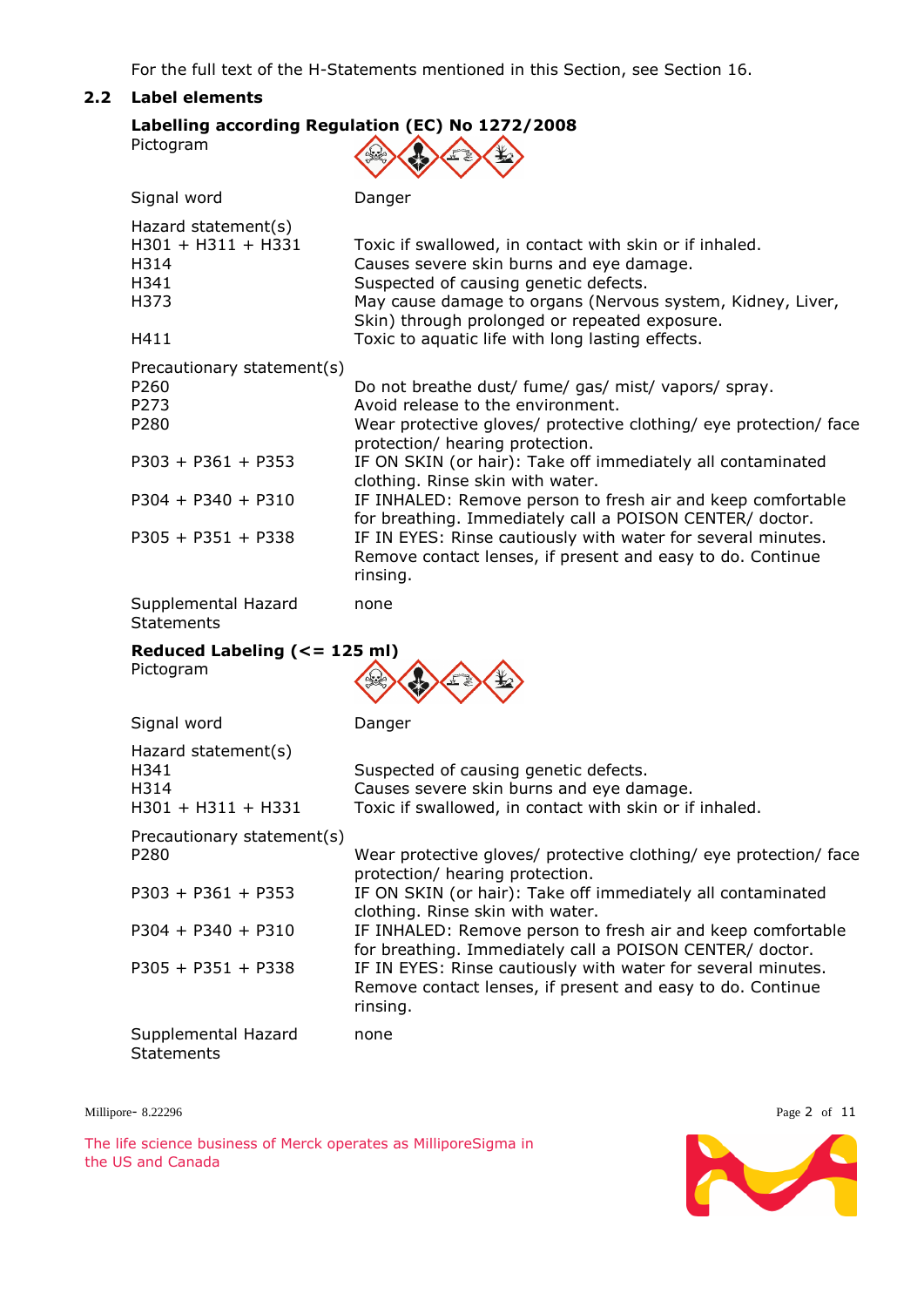# **2.3 Other hazards**

This substance/mixture contains no components considered to be either persistent, bioaccumulative and toxic (PBT), or very persistent and very bioaccumulative (vPvB) at levels of 0.1% or higher.

### **SECTION 3: Composition/information on ingredients**

# **3.1 Substances**

| <b>Formula</b><br>Molecular weight<br>CAS-No.<br>EC-No.<br>Index-No. | C6H6O<br>: $94,11$ g/mol<br>$: 108 - 95 - 2$<br>$: 203 - 632 - 7$<br>$: 604-001-00-2$ |                                                                                                                                                                                                                                                                                      |                |
|----------------------------------------------------------------------|---------------------------------------------------------------------------------------|--------------------------------------------------------------------------------------------------------------------------------------------------------------------------------------------------------------------------------------------------------------------------------------|----------------|
| Component                                                            |                                                                                       | Classification                                                                                                                                                                                                                                                                       | Concentration  |
| <b>Phenol</b>                                                        |                                                                                       |                                                                                                                                                                                                                                                                                      |                |
| CAS-No.<br>EC-No.<br>Index-No.                                       | 108-95-2<br>203-632-7<br>604-001-00-2                                                 | Acute Tox. 3; Skin Corr.<br>1B; Eye Dam. 1; Muta. 2;<br>STOT RE 2; Aquatic<br>Chronic 2; H301, H331,<br>H311, H314, H318, H341,<br>H373, H411<br>Concentration limits:<br>$>= 3$ %: Skin Corr. 1B,<br>H314; $1 - < 3$ %: Skin<br>Irrit. 2, H315; $1 - < 3$ %:<br>Eye Irrit. 2, H319; | $\leq$ = 100 % |

For the full text of the H-Statements mentioned in this Section, see Section 16.

#### **SECTION 4: First aid measures**

### **4.1 Description of first-aid measures**

#### **General advice**

First aiders need to protect themselves. Show this material safety data sheet to the doctor in attendance.

#### **If inhaled**

After inhalation: fresh air. Immediately call in physician. If breathing stops: immediately apply artificial respiration, if necessary also oxygen.

#### **In case of skin contact**

After contact with skin: rinse out with polyethylene glycol 400 or a mixture of polyethylene glycol 300/ethanol 2:1 and wash with plenty of water. If neither is available wash with plenty of water. Immediately take off contaminated clothing. Call a physician immediately.

#### **In case of eye contact**

After eye contact: rinse out with plenty of water. Immediately call in ophthalmologist. Remove contact lenses.

#### **If swallowed**

If swallowed: give water to drink (two glasses at most). Seek medical advice immediately. In exceptional cases only, if medical care is not available within one hour, induce vomiting (only in persons who are wide awake and fully conscious), administer activated charcoal

Millipore- 8.22296 Page 3 of 11

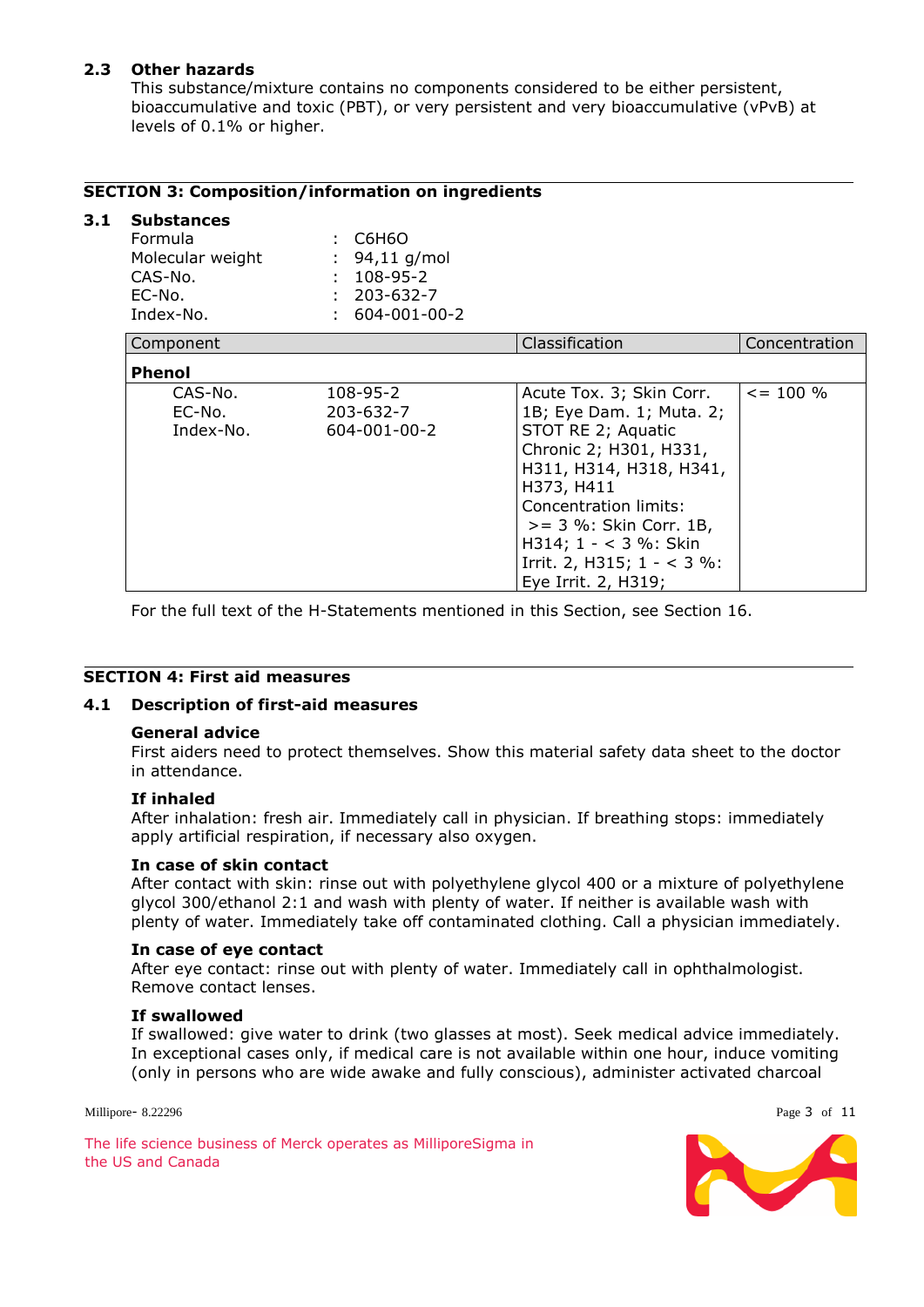(20 - 40 g in a 10% slurry) and consult a doctor as quickly as possible. Do not attempt to neutralise.

#### **4.2 Most important symptoms and effects, both acute and delayed**

The most important known symptoms and effects are described in the labelling (see section 2.2) and/or in section 11

**4.3 Indication of any immediate medical attention and special treatment needed** No data available

#### **SECTION 5: Firefighting measures**

#### **5.1 Extinguishing media**

#### **Suitable extinguishing media** Water Foam Carbon dioxide (CO2) Dry powder

#### **Unsuitable extinguishing media**

For this substance/mixture no limitations of extinguishing agents are given.

#### **5.2 Special hazards arising from the substance or mixture**

Carbon oxides Combustible. Vapors are heavier than air and may spread along floors. Forms explosive mixtures with air on intense heating. Development of hazardous combustion gases or vapours possible in the event of fire.

#### **5.3 Advice for firefighters**

Stay in danger area only with self-contained breathing apparatus. Prevent skin contact by keeping a safe distance or by wearing suitable protective clothing.

#### **5.4 Further information**

Remove container from danger zone and cool with water. Prevent fire extinguishing water from contaminating surface water or the ground water system.

# **SECTION 6: Accidental release measures**

#### **6.1 Personal precautions, protective equipment and emergency procedures**

Advice for non-emergency personnel: Avoid generation and inhalation of dusts in all circumstances. Avoid substance contact. Ensure adequate ventilation. Keep away from heat and sources of ignition. Evacuate the danger area, observe emergency procedures, consult an expert.

For personal protection see section 8.

# **6.2 Environmental precautions**

Do not let product enter drains.

# **6.3 Methods and materials for containment and cleaning up**

Cover drains. Collect, bind, and pump off spills. Observe possible material restrictions (see sections 7 and 10). Take up carefully. Dispose of properly. Clean up affected area. Avoid generation of dusts.

#### **6.4 Reference to other sections** For disposal see section 13.

Millipore- 8.22296 Page 4 of 11



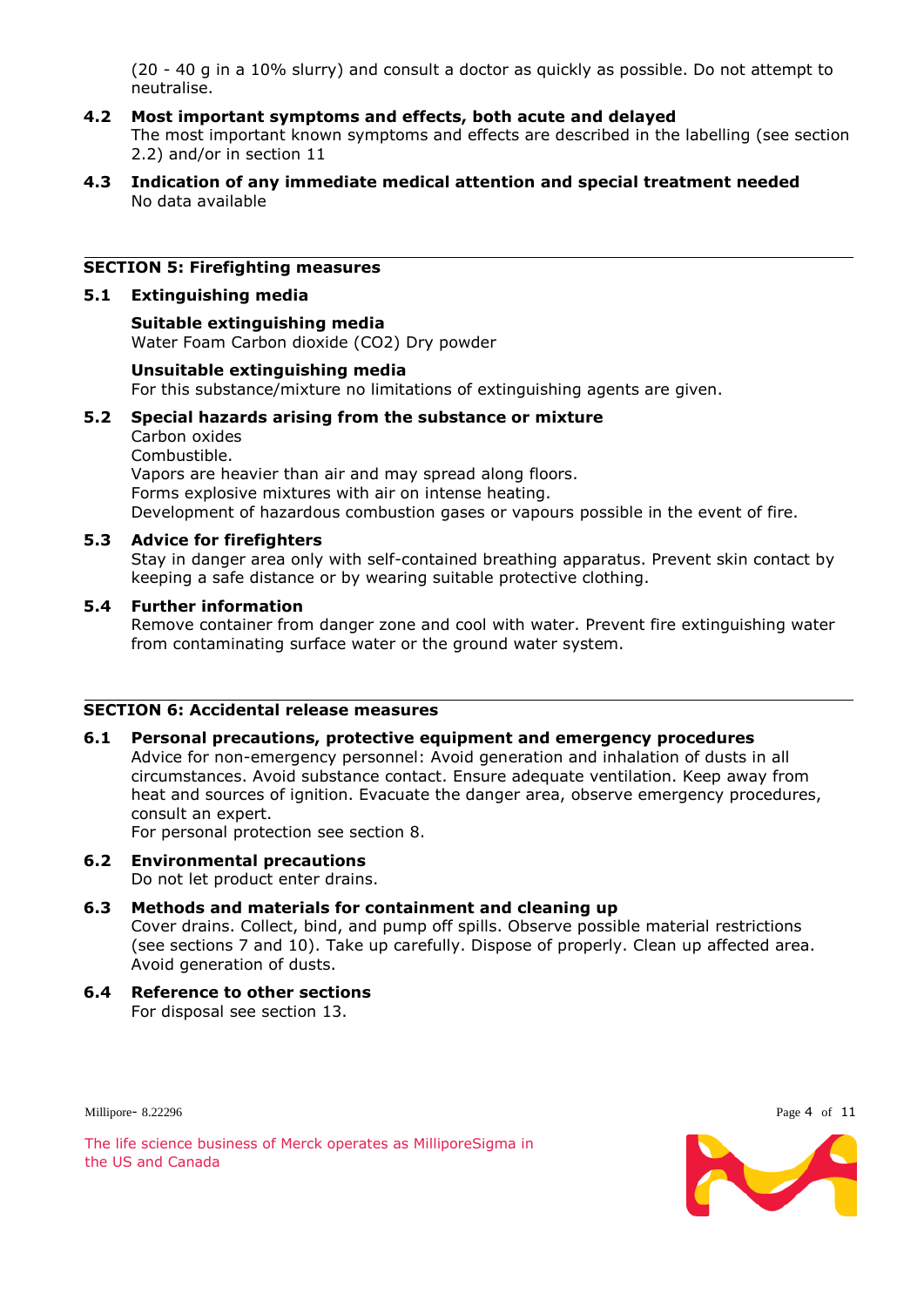# **SECTION 7: Handling and storage**

#### **7.1 Precautions for safe handling**

#### **Advice on safe handling**

Work under hood. Do not inhale substance/mixture.

#### **Advice on protection against fire and explosion**

Keep away from open flames, hot surfaces and sources of ignition.Take precautionary measures against static discharge.

#### **Hygiene measures**

Immediately change contaminated clothing. Apply preventive skin protection. Wash hands and face after working with substance. For precautions see section 2.2.

#### **7.2 Conditions for safe storage, including any incompatibilities**

#### **Storage conditions**

Protected from light.Tightly closed. Dry. Keep in a well-ventilated place. Keep locked up or in an area accessible only to qualified or authorized persons.

Recommended storage temperature see product label.

#### **Storage class**

Storage class (TRGS 510): 6.1A: Combustible, acute toxic Cat. 1 and 2 / very toxic hazardous materials

#### **7.3 Specific end use(s)**

Apart from the uses mentioned in section 1.2 no other specific uses are stipulated

#### **SECTION 8: Exposure controls/personal protection**

#### **8.1 Control parameters**

#### **Ingredients with workplace control parameters**

#### **Predicted No Effect Concentration (PNEC)**

| Compartment            | Value          |
|------------------------|----------------|
| Fresh water            | $0,0077$ mg/l  |
| Sea water              | 0,00077 mg/l   |
| Fresh water sediment   | $0,0915$ mg/kg |
| Sea sediment           | 0,00915 mg/kg  |
| Soil                   | $0,136$ mg/kg  |
| Sewage treatment plant | $2,1$ mg/l     |

#### **8.2 Exposure controls**

#### **Personal protective equipment**

#### **Eye/face protection**

Use equipment for eye protection tested and approved under appropriate government standards such as NIOSH (US) or EN 166(EU). Tightly fitting safety goggles

#### **Skin protection**

This recommendation applies only to the product stated in the safety data sheet, supplied by us and for the designated use. When dissolving in or mixing with other

Millipore- 8.22296 Page 5 of 11

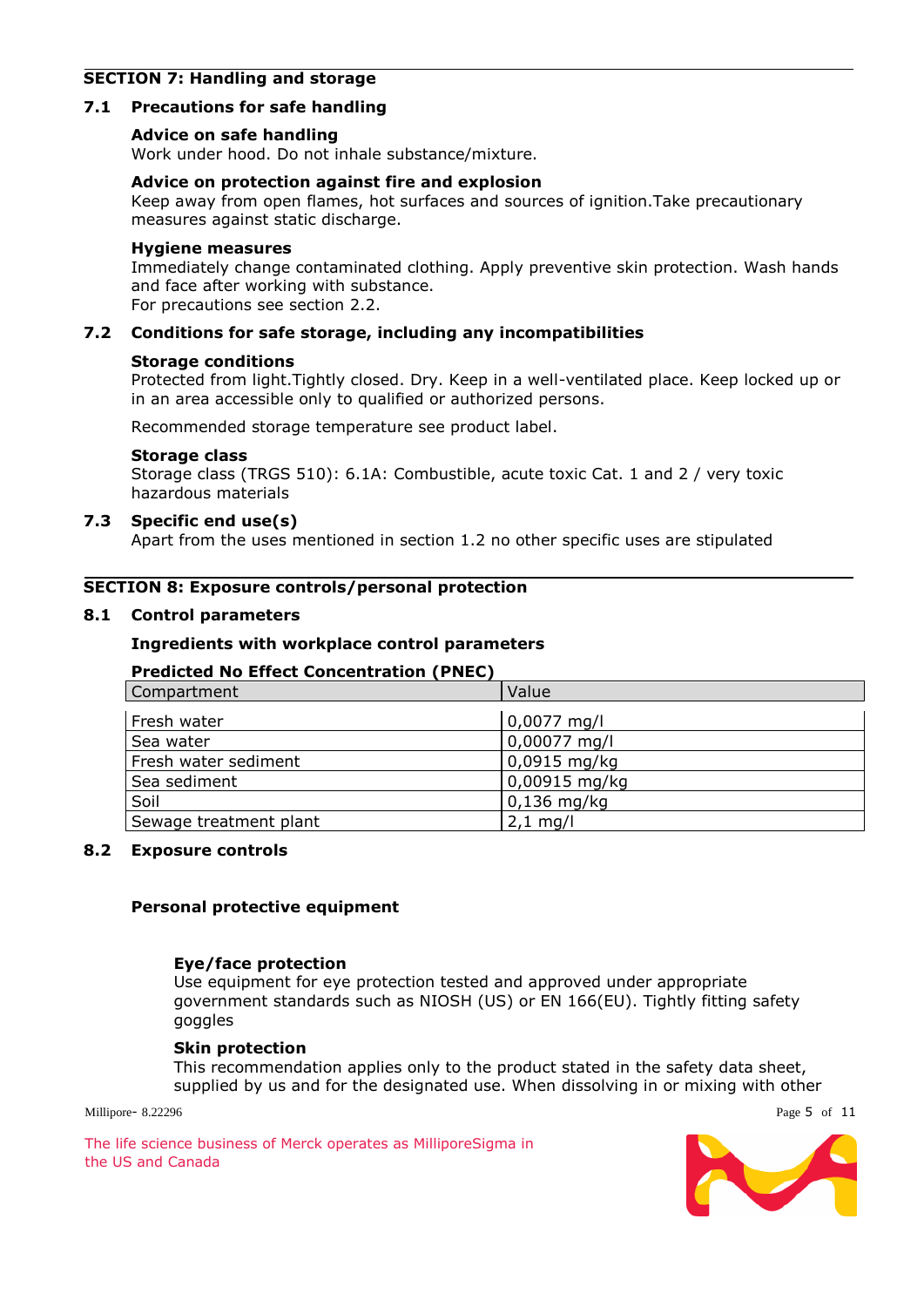substances and under conditions deviating from those stated in EN374 please contact the supplier of CE-approved gloves (e.g. KCL GmbH, D-36124 Eichenzell, Internet: www.kcl.de). Full contact Material: Viton® Minimum layer thickness: 0,7 mm Break through time: 480 min Material tested:Vitoject® (KCL 890 / Aldrich Z677698, Size M)

This recommendation applies only to the product stated in the safety data sheet, supplied by us and for the designated use. When dissolving in or mixing with other substances and under conditions deviating from those stated in EN374 please contact the supplier of CE-approved gloves (e.g. KCL GmbH, D-36124 Eichenzell, Internet: www.kcl.de). Splash contact Material: Viton® Minimum layer thickness: 0,7 mm

Break through time: 480 min Material tested:Vitoject® (KCL 890 / Aldrich Z677698, Size M)

#### **Body Protection**

Flame retardant antistatic protective clothing.

#### **Respiratory protection**

Recommended Filter type: Filter A-(P3)

The entrepeneur has to ensure that maintenance, cleaning and testing of respiratory protective devices are carried out according to the instructions of the producer. These measures have to be properly documented.

#### **Control of environmental exposure**

Do not let product enter drains.

#### **SECTION 9: Physical and chemical properties**

#### **9.1 Information on basic physical and chemical properties**

| a)           | Appearance                                 | Form: Crystalline solid<br>Color: colorless |
|--------------|--------------------------------------------|---------------------------------------------|
| b)           | Odor                                       | stinging                                    |
| $\mathsf{C}$ | Odor Threshold                             | 0,005 ppm                                   |
| d)           | рH                                         | ca.5 at 50 g/l at 20 °C                     |
| e)           | Melting<br>point/freezing point            | Melting point/range: 38 - 43 °C             |
| $f$ )        | Initial boiling point<br>and boiling range | 181,8 °C at 1.013 hPa                       |
| g)           | Flash point                                | 79,0 °C - closed cup                        |
| h)           | Evaporation rate                           | No data available                           |
| i)           | Flammability (solid,<br>gas)               | No data available                           |
| j)           | Upper/lower                                | Upper explosion limit: $9.5 \%$ (V)         |

Millipore- 8.22296 Page 6 of 11

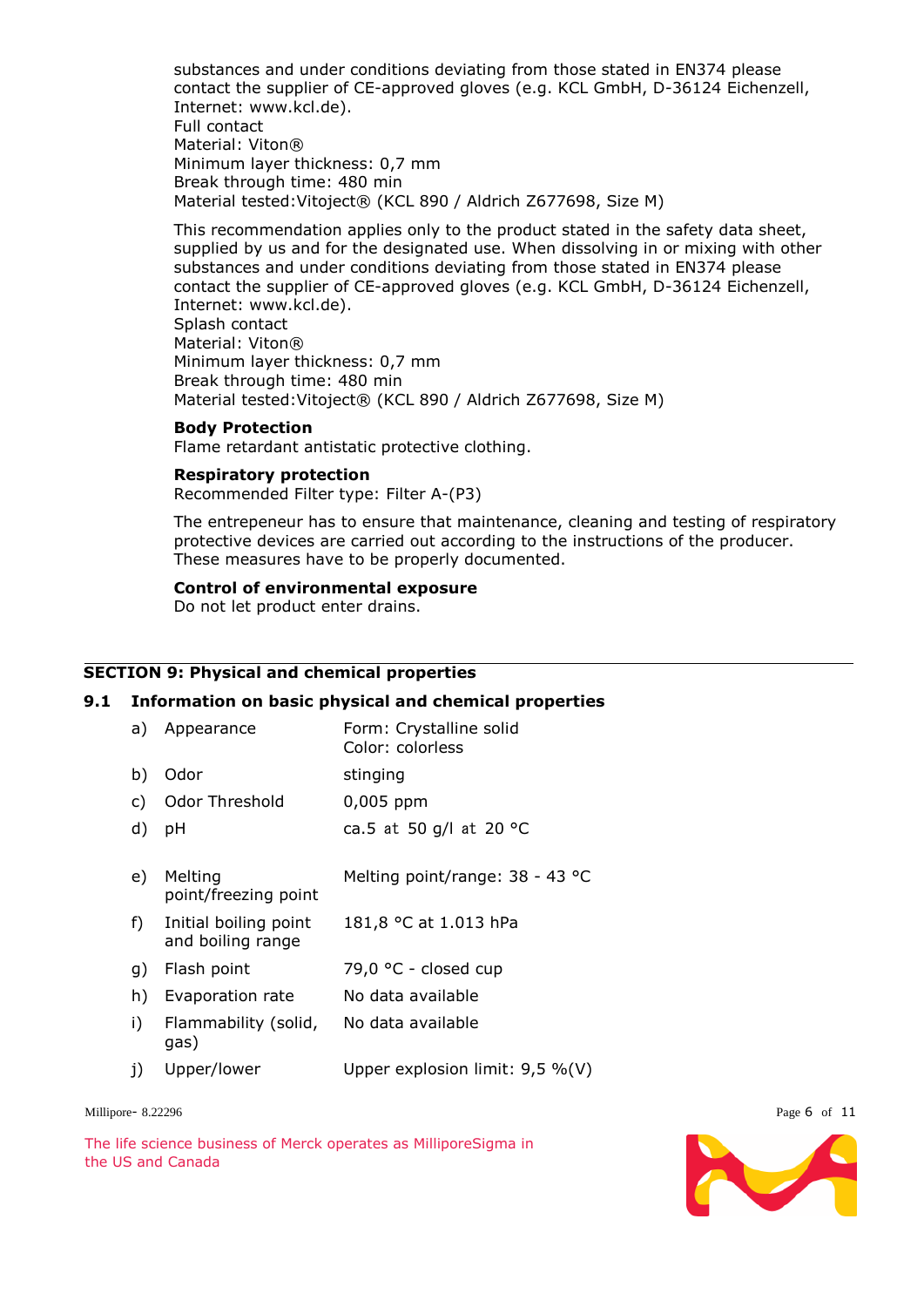|                                 | flammability or<br>explosive limits       | Lower explosion limit: $1,3\%$ (V)                                                   |
|---------------------------------|-------------------------------------------|--------------------------------------------------------------------------------------|
| k)                              | Vapor pressure                            | 0,53 hPa at 20,0 °C                                                                  |
| $\vert$                         | Vapor density                             | 3,2 at 20 °C - (Air = 1.0)                                                           |
| m)                              | Density                                   | 1,13 g/cm3 at 25 °C - DIN 51757                                                      |
|                                 | Relative density                          | No data available                                                                    |
| n)                              | Water solubility                          | 87 g/l at 25 °C                                                                      |
| $\circ$ )                       | Partition coefficient:<br>n-octanol/water | log Pow: 1,47 at 30 °C - (ECHA), Bioaccumulation is not<br>expected.                 |
| p)                              | Autoignition<br>temperature               | 715 °C<br>at 1.013 hPa                                                               |
| q)                              | Decomposition<br>temperature              | No data available                                                                    |
| r)                              | Viscosity                                 | Viscosity, kinematic: No data available<br>Viscosity, dynamic: 3,437 Pas at 50,00 °C |
| s)                              | Explosive properties                      | No data available                                                                    |
| t)                              | Oxidizing properties                      | No data available                                                                    |
| <b>Other safety information</b> |                                           |                                                                                      |
|                                 | Bulk density                              | ca.620 kg/m3                                                                         |

| <b>DUIN UCHOILY</b> | $0.020$ $0.901$      |
|---------------------|----------------------|
| Surface tension     | 38,2 mN/m at 50,0 °C |
|                     |                      |

| Relative vapor | 3,2 at 20 °C - (Air = 1.0) |
|----------------|----------------------------|
| density        |                            |

# **SECTION 10: Stability and reactivity**

#### **10.1 Reactivity**

**9.2 Other safety information**

Forms explosive mixtures with air on intense heating.

A range from approx. 15 Kelvin below the flash point is to be rated as critical. The following applies in general to flammable organic substances and mixtures: in correspondingly fine distribution, when whirled up a dust explosion potential may generally be assumed.

#### **10.2 Chemical stability**

The product is chemically stable under standard ambient conditions (room temperature) .

#### **10.3 Possibility of hazardous reactions**

Exothermic reaction with: Aluminum Aldehydes halogens hydrogen peroxide iron(III) compounds Oxidizing agents Strong acids Strong bases formaldehyde Risk of explosion with:

Millipore-8.22296 Page 7 of 11

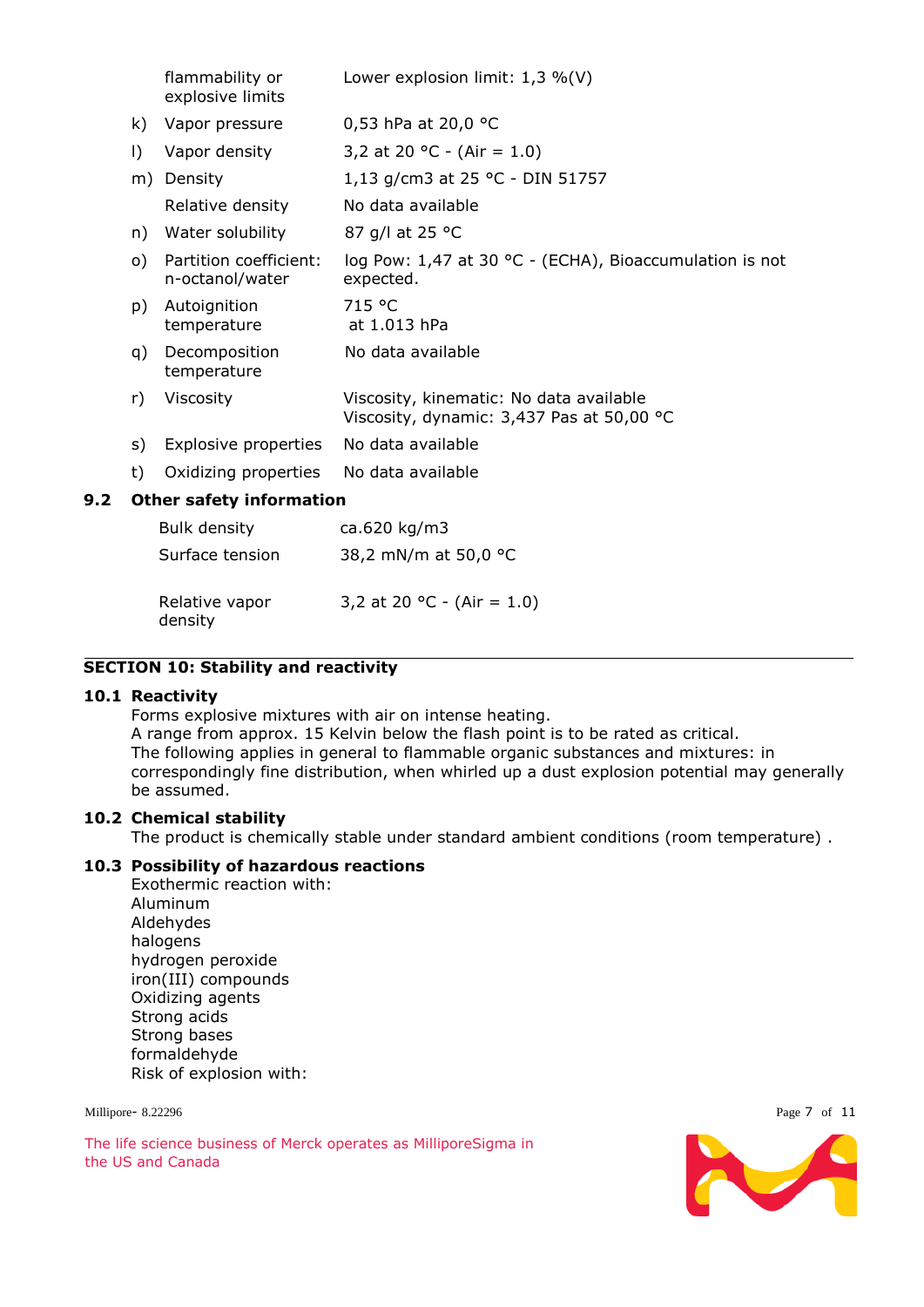nitrites nitrates salts of oxyhalogenic acids peroxi compounds

# **10.4 Conditions to avoid**

Strong heating.

- **10.5 Incompatible materials** rubber, various plastics, various alloys, various metals
- **10.6 Hazardous decomposition products** In the event of fire: see section 5

#### **SECTION 11: Toxicological information**

#### **11.1 Information on toxicological effects**

#### **Acute toxicity**

Acute toxicity estimate Oral - 100,1 mg/kg (Expert judgment) Oral: No data available Acute toxicity estimate Inhalation - 0,51 mg/l (Expert judgment) Acute toxicity estimate Inhalation - 0,51 mg/l (Expert judgment) LD50 Dermal - Rat - female - 660 mg/kg (OECD Test Guideline 402)

#### **Skin corrosion/irritation**

Skin - In vitro study Result: Causes burns. (OECD Test Guideline 431)

#### **Serious eye damage/eye irritation**

Eyes - Rabbit Result: Corrosive (OECD Test Guideline 405) Causes serious eye damage. Risk of blindness!

#### **Respiratory or skin sensitization**

Sensitisation test: - Guinea pig Result: negative Remarks: (IUCLID)

#### **Germ cell mutagenicity**

Suspected of causing genetic defects. Test Type: Mutagenicity (mammal cell test): chromosome aberration. Test system: Chinese hamster ovary cells Metabolic activation: Metabolic activation Method: OECD Test Guideline 473 Result: positive Test Type: Mutagenicity (mammal cell test): micronucleus. Test system: Chinese hamster ovary cells Metabolic activation: with and without metabolic activation Method: OECD Test Guideline 487

Millipore- 8.22296 Page 8 of 11

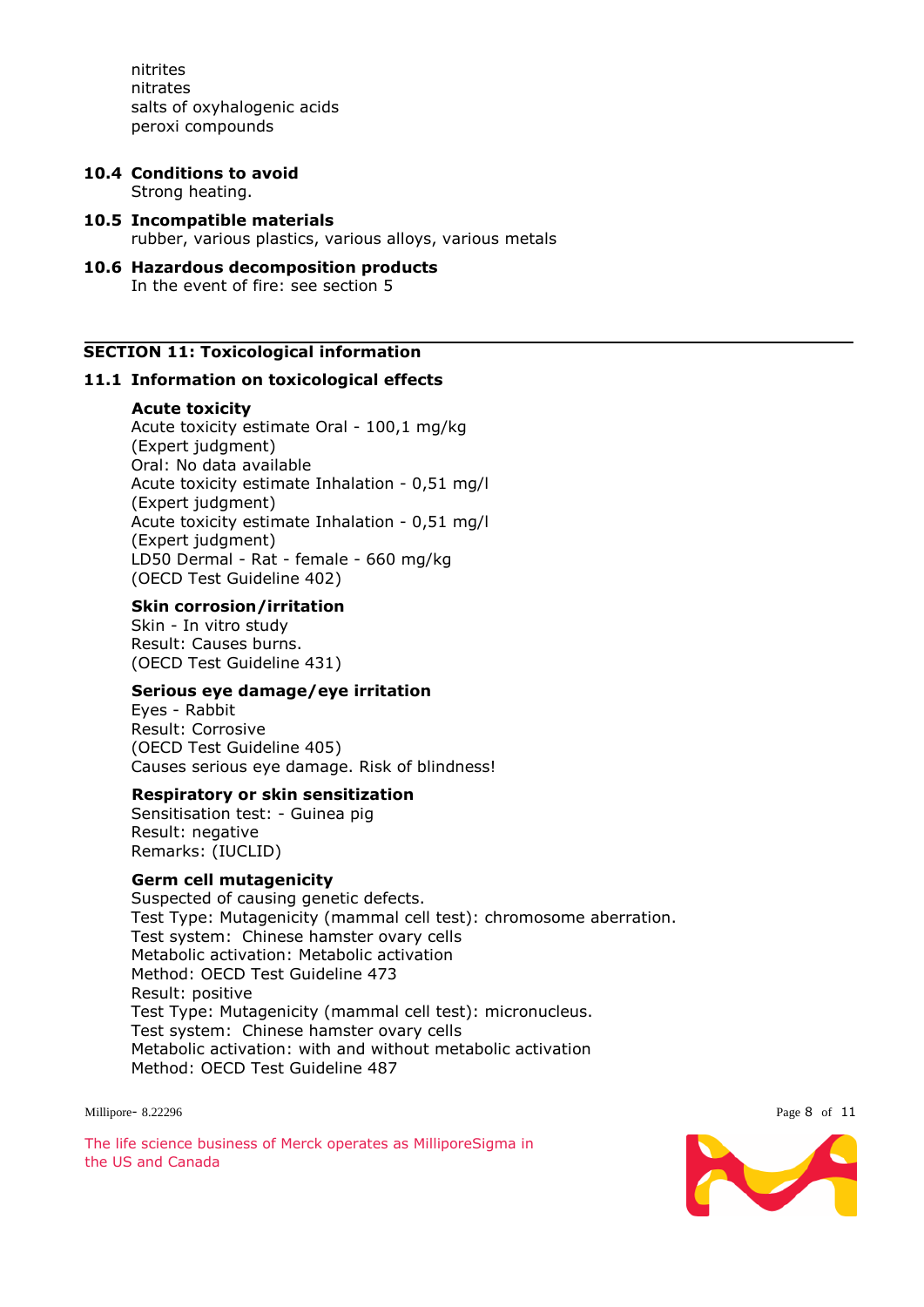Result: positive

**Carcinogenicity** No data available

**Reproductive toxicity**

No data available

**Specific target organ toxicity - single exposure** No data available

#### **Specific target organ toxicity - repeated exposure**

May cause damage to organs through prolonged or repeated exposure. - Nervous system, Kidney, Liver, Skin

#### **Aspiration hazard**

No data available

#### **11.2 Additional Information**

Material is extremely destructive to tissue of the mucous membranes and upper respiratory tract, eyes, and skin., spasm, inflammation and edema of the larynx, spasm, inflammation and edema of the bronchi, pneumonitis, pulmonary edema, burning sensation, Cough, wheezing, laryngitis, Shortness of breath, Headache, Nausea, Vomiting, Circulatory collapse, tachypnea, paralysis, Convulsions, Coma., necrosis of mouth and G.I. Tract, Jaundice, respiratory failure, cardiac arrest

To the best of our knowledge, the chemical, physical, and toxicological properties have not been thoroughly investigated.

#### **SECTION 12: Ecological information**

#### **12.1 Toxicity**

| Toxicity to fish                                          | flow-through test LC50 - Onchorhynchus clarki - 8,9 mg/l - 96 h<br>$(US-EPA)$                  |
|-----------------------------------------------------------|------------------------------------------------------------------------------------------------|
| Toxicity to daphnia<br>and other aquatic<br>invertebrates | static test EC50 - Ceriodaphnia dubia (water flea) - 3,1 mg/l - 48 h<br>$(US-EPA)$             |
| Toxicity to algae                                         | static test EC50 - Pseudokirchneriella subcapitata (algae) - 61,1 mg/l<br>- 96 հ<br>$(US-EPA)$ |
| Toxicity to bacteria                                      | static test IC50 - microorganisms - 21 mg/l - 24 h<br>Remarks: (ECHA)                          |

#### **12.2 Persistence and degradability**

Biodegradability aerobic - Exposure time 100 h Result: 62 % - Readily biodegradable. (OECD Test Guideline 301C)

# **12.3 Bioaccumulative potential**

Bioaccumulation Danio rerio (zebra fish) - 5 h at 25 °C - 2 mg/l(Phenol)

> Bioconcentration factor (BCF): 17,5 (OECD Test Guideline 305)

Millipore-8.22296 Page 9 of 11

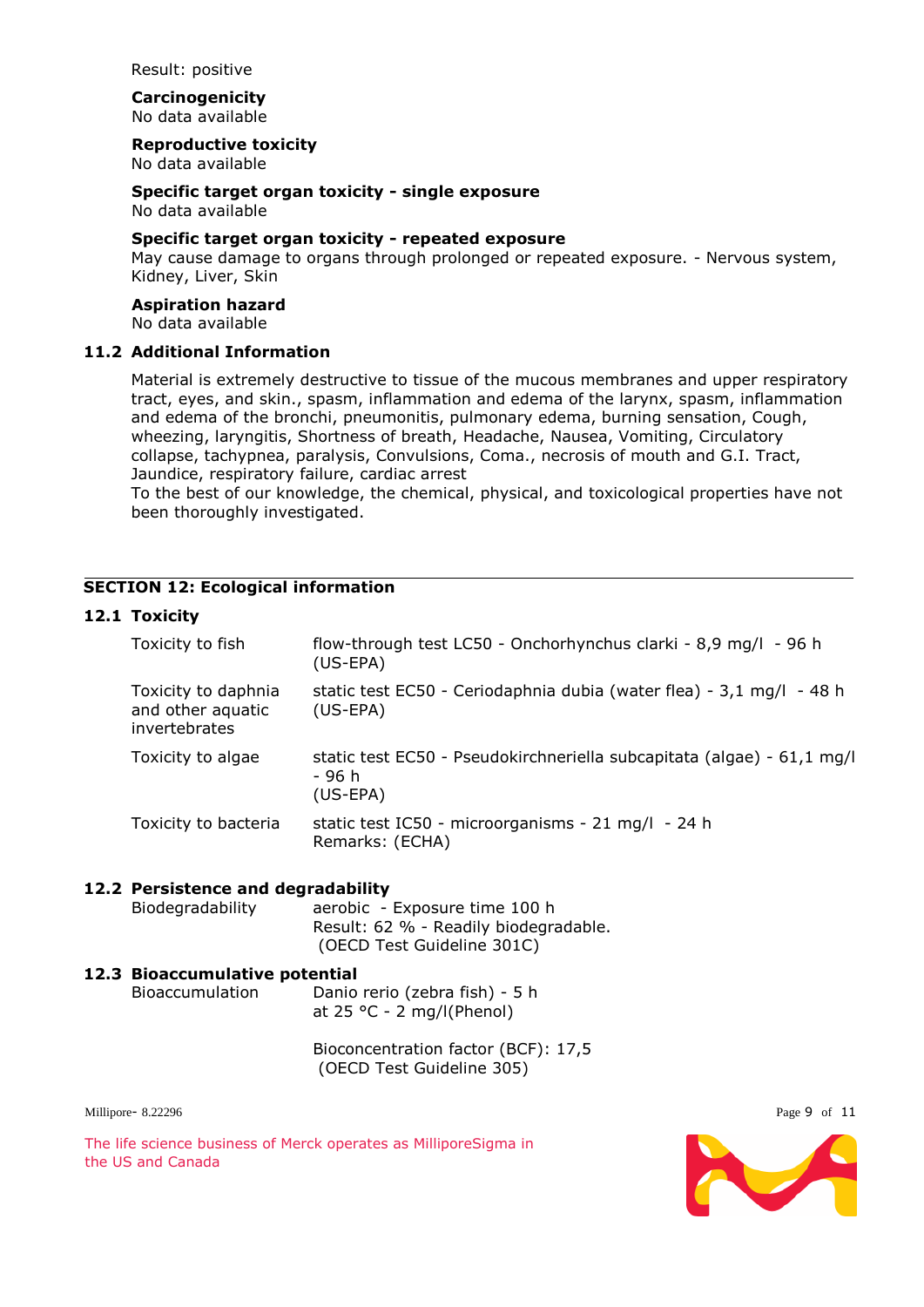#### **12.4 Mobility in soil**

No data available

# **12.5 Results of PBT and vPvB assessment**

This substance/mixture contains no components considered to be either persistent, bioaccumulative and toxic (PBT), or very persistent and very bioaccumulative (vPvB) at levels of 0.1% or higher.

#### **12.6 Other adverse effects**

Forms corrosive mixtures with water even if diluted. Endangers drinking-water supplies if allowed to enter soil or water. Change in the flavour characteristics of fish protein. Discharge into the environment must be avoided.

#### **SECTION 13: Disposal considerations**

#### **13.1 Waste treatment methods**

#### **Product**

See www.retrologistik.com for processes regarding the return of chemicals and containers, or contact us there if you have further questions.

|                                     | <b>SECTION 14: Transport information</b>                                                       |                            |                   |
|-------------------------------------|------------------------------------------------------------------------------------------------|----------------------------|-------------------|
| 14.1 UN number<br>ADR/RID: 1671     |                                                                                                | IMDG: 1671                 | <b>IATA: 1671</b> |
| IATA:                               | 14.2 UN proper shipping name<br>ADR/RID: PHENOL, SOLID<br>IMDG: PHENOL, SOLID<br>Phenol, solid |                            |                   |
| ADR/RID: 6.1                        | 14.3 Transport hazard class(es)                                                                | IMDG: 6.1                  | IATA: 6.1         |
| 14.4 Packaging group<br>ADR/RID: II |                                                                                                | IMDG: II                   | IATA: II          |
| ADR/RID: yes                        | 14.5 Environmental hazards                                                                     | IMDG Marine pollutant: yes | IATA: no          |
| No data available                   | 14.6 Special precautions for user                                                              |                            |                   |

# **SECTION 15: Regulatory information**

#### **15.1 Safety, health and environmental regulations/legislation specific for the substance or mixture**

This material safety data sheet complies with the requirements of Regulation (EC) No. 1907/2006.

#### **National legislation**

Seveso III: Directive 2012/18/EU of the European : ACUTE TOXIC

Millipore- 8.22296 Page 10 of 11